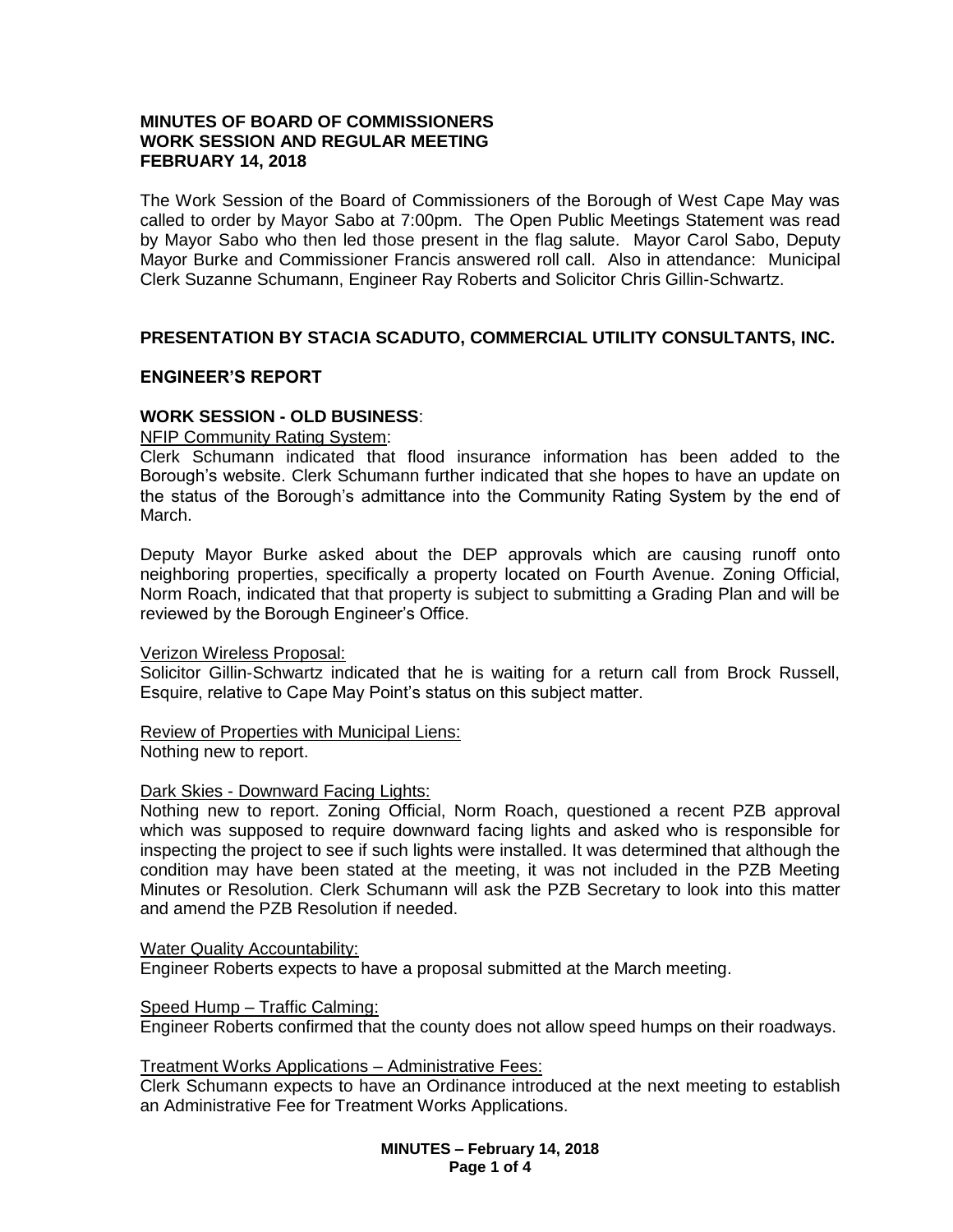## PRC Liquor License:

Clerk Schumann sent out letters to about eight individuals who had previously expressed interested in the liquor license to hold a meeting to further discuss this topic on March 14.

# Potential Legalization of Marijuana in New Jersey:

Commissioner Francis expressed interest in medical marijuana and the agricultural aspect. Mayor Sabo expressed the potential for economic and public health gain.

## Microbreweries and Distilleries:

Mayor Sabo would like to see this topic discussed at the next Planning Zoning Board meeting for input of the PZB members. Engineer Roberts questioned what zones would allow these and Solicitor Gillin-Schwartz indicated that it would be subject to an interpretation or use variance.

# Wilbraham Park Event Request:

Shade Tree Commission denied the use of Wilbraham Park for the Pop-Up Beer Garden Event.

# Protection of Borough Owned Property:

Mayor Sabo asked Commissioner Francis to review the Borough owned properties with the Environmental Commission. Clerk Schumann will ask the Tax Assessor to provide a list of these properties for review.

# Reconstruction of Broadway Project:

Engineer Roberts attended the January  $24<sup>th</sup>$  meeting at the County and advised that Phases 2A and 2B (bridge) are scheduled to begin in February. Phase 1B, West Cape May, is scheduled to begin in mid-March. Engineer Roberts advised that there will always be one lane of Broadway open for public use and that there may be night paving during this project. The plan is to be completed with the West Cape May portion of the project by mid-May.

# **WORK SESSION - NEW BUSINESS:**

# Reconstruction of Borough Parking Lot and Lighting:

Engineer Roberts met with DPW Supervisor Greg Basile to review the need of improvements to the parking lot and lighting. The plan was split into six sections, based on priority. The current grounding is from 1970 and is an original surface which usually holds a 20 year life. Engineer Roberts discussed possibly adding 12' light poles with LED lighting and a storm drainage system, as well as indicating that although the curbing is discolored, it is in good shape. Engineer Roberts will be putting together a proposal inclusive of estimated construction costs for the Commissioners to review.

Mayor Sabo indicated that the parking lot is dangerous for driving vehicles as well as bicyclists and may become a liability with the excess traffic which comes through for events such as the Farmer's Market.

Commissioner Francis asked about paving Oak Avenue. Engineer Roberts explained that paving of public streets are usually done through a NJDOT grant, when available and approved. The current NJDOT which was submitted by the Borough was for Leaming Avenue. Mr. Roberts further indicated that Oak Avenue does not have proper drainage and paving could not be done until the drainage is fixed.

> **MINUTES – February 14, 2018 Page 2 of 4**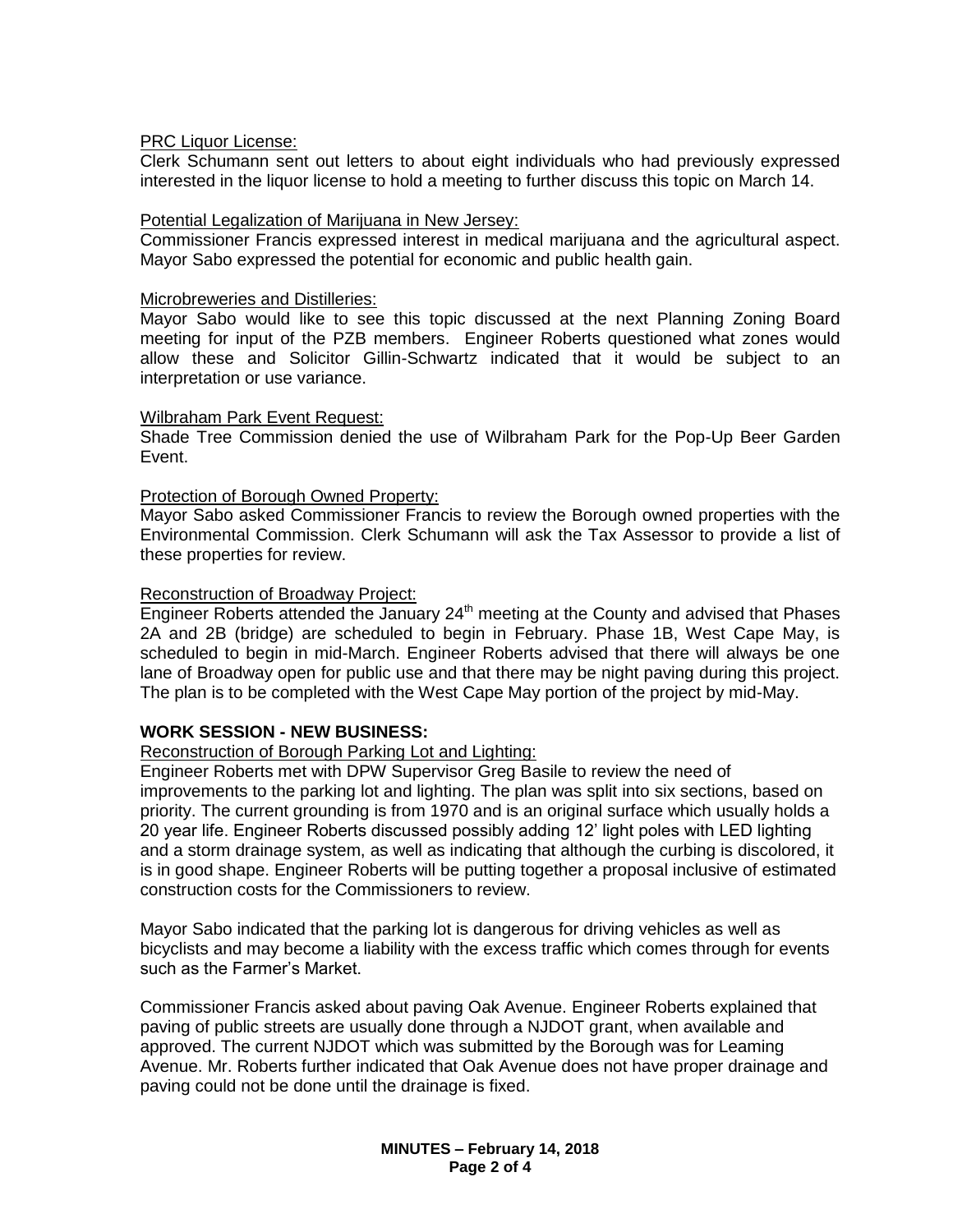Norm Roach, Zoning Officer, expressed concern with the uneven sidewalk in front of Borough Hall, where the tree is uprooted. Mr. Roach is concerned that this may be a tripping hazard, with the handicap parking spot located in this area as well as foot traffic from the Farmer's Market.

# Cyber Liability:

Lauren Vitelli and Mike McLaughlin reviewed the Cyber Risk Assessment and discussed the requirements to lower the insurance deductible for Cyber Liability. Ms. Vitelli indicated that there is a 1-hour mandatory training which is done by Wes Barber and is being scheduled for March 13<sup>th</sup>. The two Cyber Policies will be adopted at the February 28<sup>th</sup> Board of Commissioners meeting.

Boat/Trailer Storage on Residential Property: Tabled until February 28, 2018

# **PUBLIC PORTION:**

**REVIEW OF REGULAR MEETING**: Mayor Sabo reviewed the Consent Agenda and Non-Consent agenda items.

**CONSENT AGENDA**: On motion of Deputy Mayor Burke, seconded by Commissioner Francis, the following Consent Agenda was unanimously approved on roll call vote.

Minutes:

January 24, 2018 – Reorganization Meeting

Ordinances for Introduction and Publication:

| 532-18       | An Ordinance Repealing Sections 4-3 Of Chapter IV of the Revised<br>General Ordinances of the Borough of West Cape May            |
|--------------|-----------------------------------------------------------------------------------------------------------------------------------|
| Resolutions: |                                                                                                                                   |
| $52 - 18$    | Authorizing Treatment Works Approval Permit Application for "Beach"<br>Plum Farm" - Block 72, Lots 4.02, 5 and 7.01               |
| $53 - 18$    | Professional Services Appointment - Planning/Zoning Board Engineer -<br>Remington & Vernick Engineers                             |
| $54-18$      | Professional Services Appointment - Planning/Zoning Board Solicitor -<br>Brock D. Russell, Esquire                                |
| $55 - 18$    | Approving Social Affairs Permit - Cape May County Regular Republican<br>Organization                                              |
| 56-18        | Release of Unexpended Escrow Fees - Cape Home Investments, LLC                                                                    |
| $57-18$      | Release of Unexpended Escrow Fees - MECA Investments                                                                              |
| 58-18        | Authorizing an Emergency Temporary Appropriation for Local Budget                                                                 |
| 59-18        | Authorizing an Emergency Temporary Appropriation for Water/Sewer<br><b>Budget</b>                                                 |
| 60-18        | Authorizing the Borough to Enter the Agreement for the Resale of<br>Gasoline and Diesel Fuel as Part of a Commodity Resale System |
| $61 - 18$    | <b>Bill Payment</b>                                                                                                               |

**NON-CONSENT AGENDA**